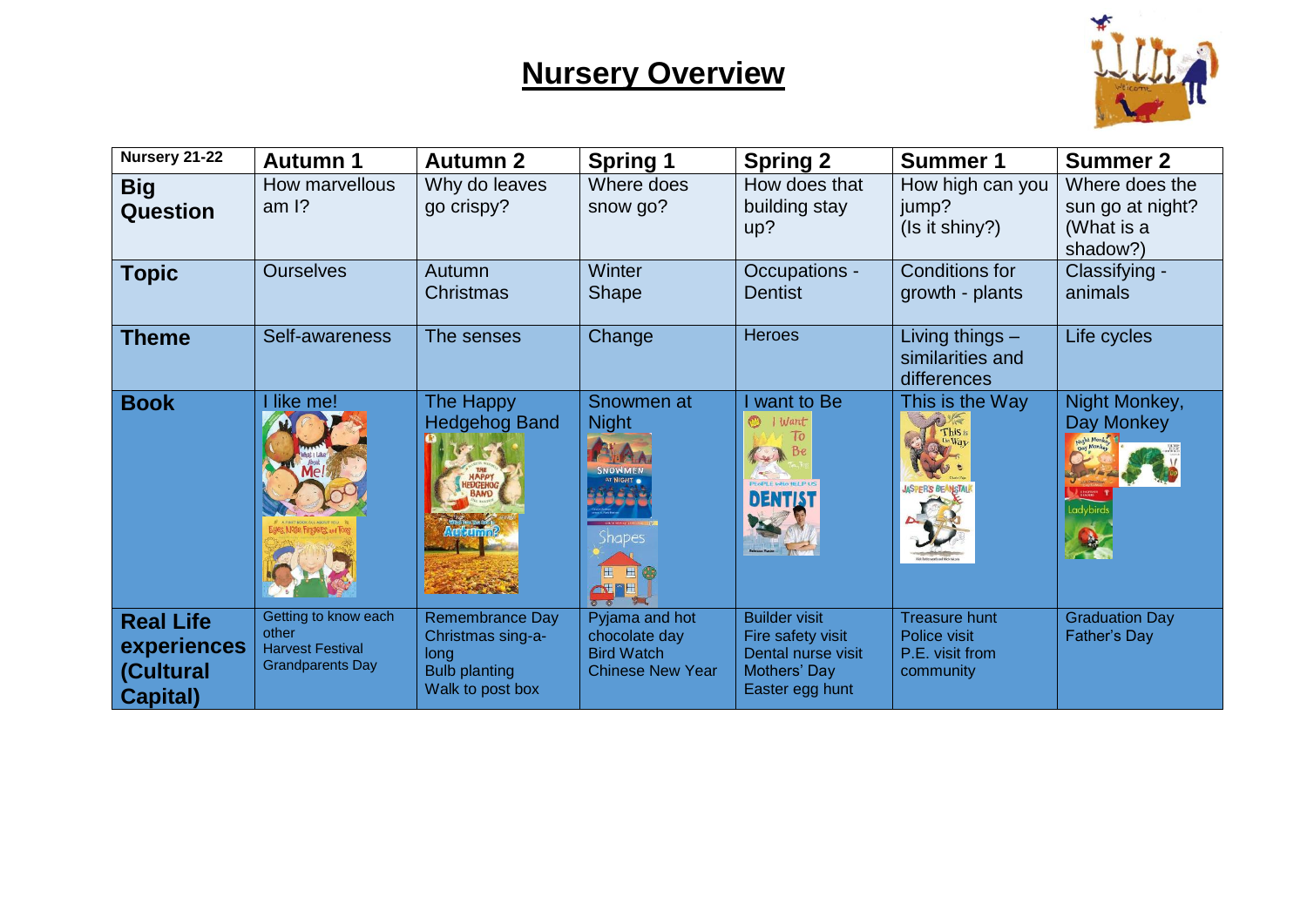

| <b>Reception</b>    | <b>Autumn 1</b>                                                                                                                                                                             | <b>Autumn 2</b>                                                        | <b>Spring 1</b>                                                                                                  | <b>Spring 2</b>                                                                                                                   | <b>Summer 1</b>                                                                                                                                                                         | <b>Summer 2</b>                                                                                                                                            |
|---------------------|---------------------------------------------------------------------------------------------------------------------------------------------------------------------------------------------|------------------------------------------------------------------------|------------------------------------------------------------------------------------------------------------------|-----------------------------------------------------------------------------------------------------------------------------------|-----------------------------------------------------------------------------------------------------------------------------------------------------------------------------------------|------------------------------------------------------------------------------------------------------------------------------------------------------------|
| <b>Big Question</b> | Why should we try<br>new things?                                                                                                                                                            | What makes<br>something real?                                          | Is the journey<br>as important as<br>the place you're<br>going to?                                               | Why does the<br>world need<br>colours?                                                                                            | What makes<br>something a<br>'treasure'?                                                                                                                                                | Where do talents<br>come from?                                                                                                                             |
| <b>Topic</b>        | Adventure<br>Awaits!                                                                                                                                                                        | That's not a<br>box                                                    | Are We Nearly<br>There Yet?                                                                                      | I Can Sing a<br>Rainbow                                                                                                           | Yo Ho, Yo Ho a<br>Pirate's Life for<br>Me!                                                                                                                                              | You're Off to<br><b>Great Places!</b>                                                                                                                      |
| <b>Theme</b>        | Self-confidence<br><b>Thinking Ahead</b>                                                                                                                                                    | Creativity<br>Imagination                                              | Journeys<br>Travel<br><b>Movement</b>                                                                            | <b>Colours</b><br>Growth<br>Light                                                                                                 | <b>Risk taking</b><br><b>Values</b>                                                                                                                                                     | People Who Help<br>Us<br><b>Talents</b>                                                                                                                    |
| <b>Book</b>         | <b>The Colour</b><br><b>Monster Goes to</b><br>School, Mabel &<br>the Mountain,<br>The Everywhere<br>Bear, Spaghetti<br>Hunters, Nimesh<br>the Adventurer,<br>What We'll Build,<br>Dog Gone | Not a Box<br>On Sudden Hill<br>My Cat Likes to<br><b>Hide in Boxes</b> | The Naughty<br>Bus, Here We<br>Are, Rosie's<br>Walk, We're<br>Going on a Bear<br>Hunt, The<br><b>Flying Bath</b> | The Day the<br>Crayons Quit, The<br>Colour Monster,<br>The World Made<br>a Rainbow, The<br>Magic Crayon,<br>Planting a<br>Rainbow | <b>The Night Pirates</b><br><b>The Pirates Next</b><br>Door<br><b>Pirates Love</b><br>Underpants!<br>We're Going on a<br><b>Treasure Hunt</b><br>The Treasure of<br><b>Pirate Frank</b> | <b>Because</b><br>All the Ways to be<br><b>Smart</b><br>Iggy Peck Architect<br><b>Rosie Revere</b><br><b>Engineer</b><br><b>Dream Big Little</b><br>Leader |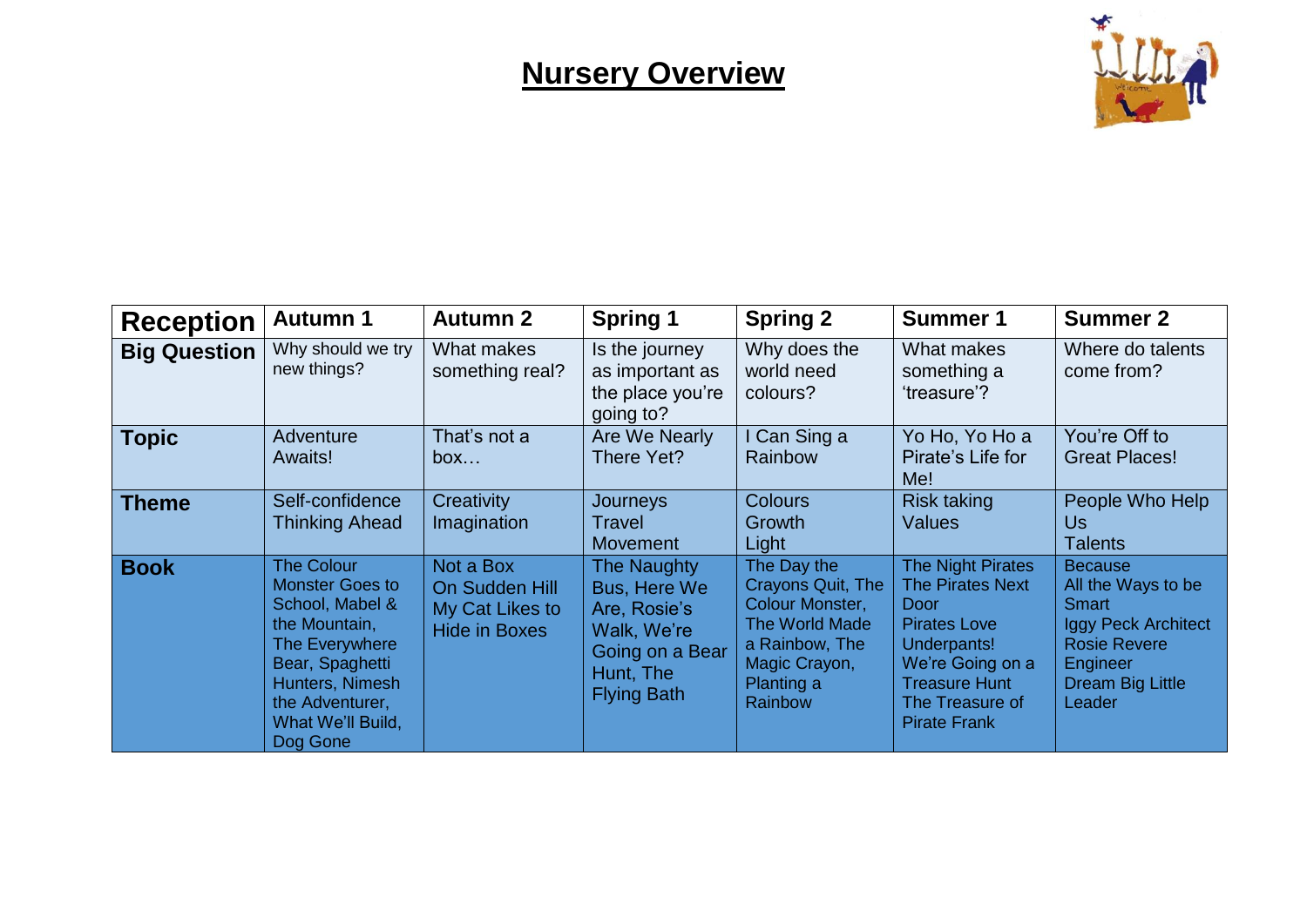

| Year                          | <b>Autumn 1</b>                | <b>Autumn 2</b>                                               | <b>Spring 1</b>                             | <b>Spring 2</b>                             | <b>Summer 1</b>                                       | <b>Summer 2</b>                                 |
|-------------------------------|--------------------------------|---------------------------------------------------------------|---------------------------------------------|---------------------------------------------|-------------------------------------------------------|-------------------------------------------------|
| One                           |                                |                                                               |                                             |                                             |                                                       |                                                 |
| <b>Big</b><br><b>Question</b> | What's so good<br>about trees? | How did the<br>dinosaurs leave<br>their mark on the<br>world? | Are mistakes a<br>good or a bad<br>thing?   | What can we learn<br>from fairy tales?      | Can doing<br>something small<br>make a big<br>change? | What is beyond the<br>horizon?                  |
| <b>Topic</b>                  | Into the Woods                 | The Land Before<br>Time                                       | London's Burning                            | Once Upon A Time                            | What a wonderful<br>world!                            | Out Of This World                               |
| Theme                         | <b>Outdoors</b>                | Forever changing                                              | Learning from the<br>past                   | Actions/consequen<br>ces/right and<br>wrong | Responsibility                                        | The world and<br>beyond: where do<br>we belong? |
| <b>Book</b>                   | The Tree                       | <b>Dear Dinosaur</b>                                          | <b>Vlad and the Great</b><br>Fire of London | Selection of fairy<br>tales                 | <b>Bog Baby</b>                                       | <b>Whatever Next?</b>                           |

| <b>Year Two</b>               | <b>Autumn 1</b>               | <b>Autumn 2</b>                                              | <b>Spring 1</b>                  | <b>Spring 2</b>                                                        | <b>Summer 1</b>                                                        | <b>Summer 2</b>                                                           |
|-------------------------------|-------------------------------|--------------------------------------------------------------|----------------------------------|------------------------------------------------------------------------|------------------------------------------------------------------------|---------------------------------------------------------------------------|
| <b>Big</b><br><b>Question</b> | What makes a<br>house a home? | A Victorian<br>childhood: more<br>challenging than<br>yours? | Should we forgive<br>others?     | In the future, will<br>wild animals only<br>exist in picture<br>books? | In the future, will<br>wild animals only<br>exist in picture<br>books? | Do good things<br>come in small<br>packages?                              |
| <b>Topic</b>                  | There's No Place<br>Like Home | <b>What The</b><br>Dickens?                                  | Where The<br>Dragons Dance       | Into the Wild                                                          | Into the Wild                                                          | It's A Bugs Life                                                          |
| <b>Theme</b>                  | Belonging/ special<br>places  | Differences and<br>changes over time                         | Culture/ loss and<br>forgiveness | Being respectful                                                       | Being respectful                                                       | The Circle of life                                                        |
| <b>Book</b>                   | On the Way Home               | <b>Chimney Charlie</b>                                       | The Willow Pattern               | Interview with a Tiger,<br>There's an Orang-utan<br>in my Bedroom      | Interview with a Tiger,<br>There's an Orang-utan<br>in my Bedroom      | Evelyn the Adventurous<br>Entomologist, The King of<br><b>Tiny Things</b> |